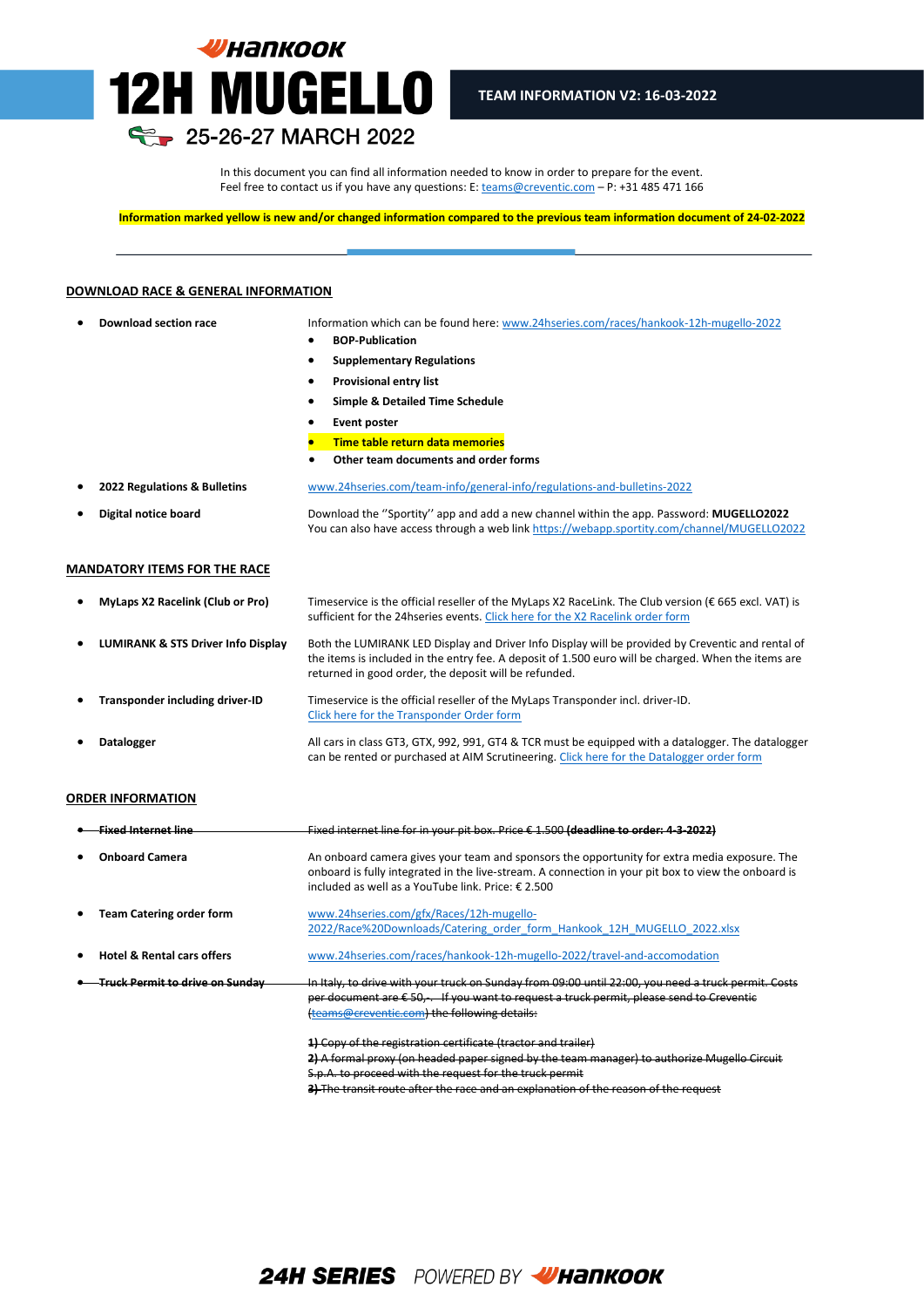

# **EVENT INFORMATION**

| ٠ | <b>Split Race</b>                           | Split 12-hour race with parc ferme (working on the car is not allowed)                                                                                                                                                                                                                                                                                                                                                                                                                                                          |
|---|---------------------------------------------|---------------------------------------------------------------------------------------------------------------------------------------------------------------------------------------------------------------------------------------------------------------------------------------------------------------------------------------------------------------------------------------------------------------------------------------------------------------------------------------------------------------------------------|
|   | <b>New Qualifying structure</b>             | Three drivers per car will be involved in the qualifying session and the average lap time will be used<br>as the set qualifying time. The qualifying sessions are separated in 2 groups:<br>Group $1 = TC$ , TCX, TCR & GT4 and Group $2 = 991$ , 992, GTX & GT3                                                                                                                                                                                                                                                                |
|   |                                             | · Although GT4 runs in group 1; Pole position of TCE-Division remains the fastest TCE Car.<br>· To see your preferred classes on the live-timing screen, this can be selected in the live timing via a dropdown menu                                                                                                                                                                                                                                                                                                            |
|   |                                             | As described in the Supplementary Regulations:<br>AM-Driver first qualifying session: the first driver of the first qualifying session must be an AM<br>driver. The driver of the 2 <sup>nd</sup> and 3 <sup>rd</sup> session remains free.                                                                                                                                                                                                                                                                                     |
|   |                                             | <b>Refuelling qualifying sessions:</b> it is NOT allowed to refuel the car during any qualifying sessions. The<br>refuelling station will be open till the first qualifying session starts (cars already in the queue /<br>waiting line at refuelling are allowed to refuel the car).                                                                                                                                                                                                                                           |
|   |                                             | Tyres: for clarification: according to art. 22.2 of Chapter I of the Sporting & Technical Regulations,<br>the number of tyres is not restricted.                                                                                                                                                                                                                                                                                                                                                                                |
|   | <b>Revised Pit Stop regulations</b>         | From Mugello onwards, the following personnel is allowed during pit stops:                                                                                                                                                                                                                                                                                                                                                                                                                                                      |
|   |                                             | For the GT-Division (change in no. of mechanics):<br>· 1x Lollypop man<br>· 1x Window cleaner<br>· 2x Driver Assist (green vest)<br>$\cdot$ 4x Mechanic (yellow vest) – The maximum of 2 wheel guns remains unchanged                                                                                                                                                                                                                                                                                                           |
|   |                                             | For the TCE-Division (remains unchanged):<br>٠<br>· 1x Lollypop man<br>⋅ 1x Window cleaner<br>· 2x Driver Assist (green vest)<br>· 2x Mechanic (yellow vest)                                                                                                                                                                                                                                                                                                                                                                    |
|   | Class 992 extra podium for 992-AM           | Although, there will be one 992 class (992-PRO & 992-AM combined); additional to the 992 podium,<br>there will also be a podium for 992-AM teams.                                                                                                                                                                                                                                                                                                                                                                               |
|   | <b>Track Day Sessions Wednesday</b>         | On Wednesday 23 March, two Track Day Sessions take place of 4 hours each.<br>These sessions are not included in any package and need to be booked separately.<br>Price per session is $\epsilon$ 2.250,- (excluding fuel)<br>Price fuel per session: € 500,- (optional)<br>$\cdot$ Driving on Hankook tyres from C&R Motorsport gives you $\epsilon$ 125,- discount per session<br>· Price 1 session (4 hours) includes 10 Wednesday lunch tickets<br>· Price 2 sessions (8 hours) includes 10 Wednesday lunch & dinner tickets |
|   |                                             | It is allowed to start in the Track Day sessions with an instructor as a passenger, given he/she is<br>wearing fully homologated protective gear and is holder of a valid racing license.                                                                                                                                                                                                                                                                                                                                       |
|   | Unofficial Private Test Thursday            | On Thursday 24 March, two unofficial private test sessions take place of 3 hours each.<br>One session is included in the medium package and both sessions in the complete package.                                                                                                                                                                                                                                                                                                                                              |
|   |                                             | It is allowed to start in the Unofficial test sessions with an instructor as a passenger, given he/she is<br>wearing fully homologated protective gear and is holder of a valid racing license.                                                                                                                                                                                                                                                                                                                                 |
|   | <b>Administrative check</b>                 | All drivers which join the 24hseries for the first time in 2022 needs to submit their details via an<br>online link: The entry details can be submitted here                                                                                                                                                                                                                                                                                                                                                                    |
|   | <b>Briefings Team Manager &amp; Drivers</b> | Team Managers briefing - Friday 25 March at 11.00 - Creventic Endurance Lounge<br>Drivers briefing - Friday 25 March at 12.30 - Creventic Endurance Lounge                                                                                                                                                                                                                                                                                                                                                                      |
|   | Refuelling                                  | The refuelling area is located at the beginning of the pit lane. The refuelling pumps are on the<br>RIGHT-hand-side of the cars.                                                                                                                                                                                                                                                                                                                                                                                                |
|   | Media                                       | Media accreditations can be made here: https://www.24hseries.com/accreditation                                                                                                                                                                                                                                                                                                                                                                                                                                                  |
|   | <b>Support Series</b>                       | We are happy to announce that the following support series will join our event in Mugello:<br>FX1 Series & FX2 Series<br><b>ATCC</b><br><b>FX Pro Series</b>                                                                                                                                                                                                                                                                                                                                                                    |

• Thunder Euro Series

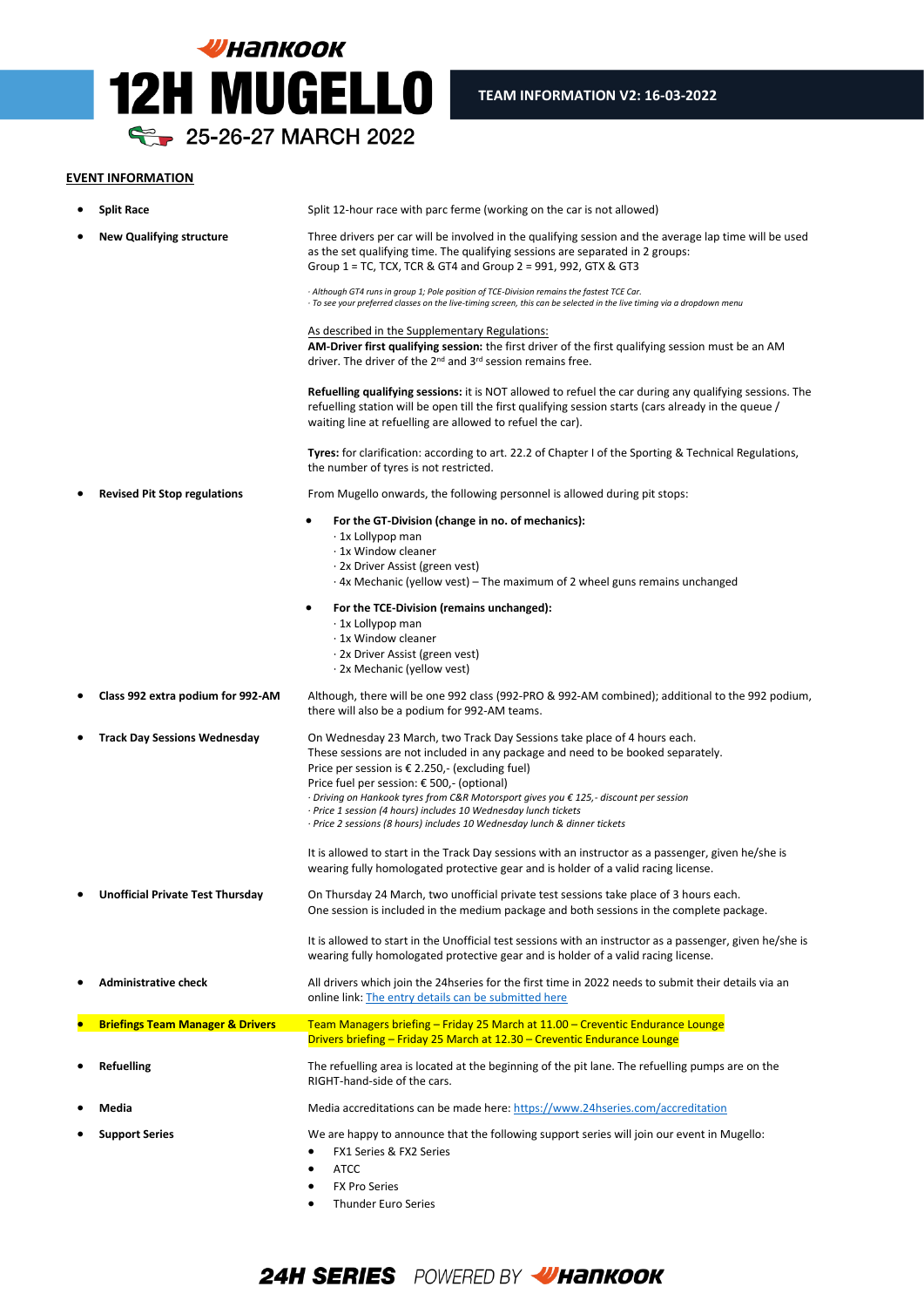

#### **COVID-19 / ACCREDITATION**

Please make sure to always check the latest travel regulations on the official website[: https://infocovid.viaggiaresicuri.it/index\\_en.html](https://infocovid.viaggiaresicuri.it/index_en.html)

|                                                          | <b>COVID-19 Protocol</b>              | TBA                                                                                                                                                                                               |                                                                                                                                                                                                                                                                                                              |                                                                                                                                                                                                                                                                                                                                                                                                                                                                                                                                                                                                                                                                                                                                                                                                                                                                                                                                                                          |
|----------------------------------------------------------|---------------------------------------|---------------------------------------------------------------------------------------------------------------------------------------------------------------------------------------------------|--------------------------------------------------------------------------------------------------------------------------------------------------------------------------------------------------------------------------------------------------------------------------------------------------------------|--------------------------------------------------------------------------------------------------------------------------------------------------------------------------------------------------------------------------------------------------------------------------------------------------------------------------------------------------------------------------------------------------------------------------------------------------------------------------------------------------------------------------------------------------------------------------------------------------------------------------------------------------------------------------------------------------------------------------------------------------------------------------------------------------------------------------------------------------------------------------------------------------------------------------------------------------------------------------|
|                                                          | <b>Maximum number of crew members</b> |                                                                                                                                                                                                   |                                                                                                                                                                                                                                                                                                              | Maximum number of persons allowed per entry are 22 persons including the drivers                                                                                                                                                                                                                                                                                                                                                                                                                                                                                                                                                                                                                                                                                                                                                                                                                                                                                         |
|                                                          | <b>Accreditation crew members</b>     |                                                                                                                                                                                                   | when entering the circuit.                                                                                                                                                                                                                                                                                   | In the team information email from 16-3-2022 you have received a digital access pass. With the<br>digital access pass you can enter the circuit for the first time. In order to have access all other days,<br>each person must make their accreditation at the Creventic welcome centre where they will receive<br>a bracelet for access all other days. Please note that the Green Pass will be checked every time                                                                                                                                                                                                                                                                                                                                                                                                                                                                                                                                                     |
|                                                          | <b>Access requirements circuit</b>    |                                                                                                                                                                                                   |                                                                                                                                                                                                                                                                                                              | To have access to the Mugello circuit, the following rules are applicable:                                                                                                                                                                                                                                                                                                                                                                                                                                                                                                                                                                                                                                                                                                                                                                                                                                                                                               |
|                                                          |                                       |                                                                                                                                                                                                   | Younger than 50 years - Basic Green Pass<br><b>Fully vaccinated:</b><br>$\overline{\circ}$<br>$\overline{\circ}$<br>Older than 50 years - Super Green Pass<br><b>Fully vaccinated:</b><br>$\overline{\mathsf{C}}$<br>$\overline{\circ}$<br>$\overline{\circ}$<br>Recovered:<br>$\overline{\circ}$<br>$\circ$ | This means you must comply with one of the options below:<br>Initial vaccination cycle completed maximum 6 months ago<br>Initial vaccination cycle completed + booster shot<br>Recovery certificate not older than 6 months<br>Negative Antigen test (max. 48 hours old) or PCR test (max. 72 hours)<br>This means you must comply with one of the options below:<br>Initial vaccination cycle completed maximum 6 months ago<br>Initial vaccination cycle completed + booster shot<br>Initial vaccination cycle completed more than 6 months ago + Antigen test (max. 48<br>hours old) or PCR test (max. 72 hours old)<br>Recovery certificate maximum 6 months old<br>Recovered more than 6 months ago + Antigen test (max 48 hours old) or PCR test<br>(max. 72 hours old)<br>Please note: in case of a Covid test result, the test result must be valid on all days. So if you have an<br>Antigen test, you must have a new negative test result after the 48 hours. |
|                                                          | During your stay in Italy             |                                                                                                                                                                                                   |                                                                                                                                                                                                                                                                                                              | For different kind of facilities like hotels and restaurants you need the Super Green Pass in Italy                                                                                                                                                                                                                                                                                                                                                                                                                                                                                                                                                                                                                                                                                                                                                                                                                                                                      |
|                                                          | <b>Face mask</b>                      |                                                                                                                                                                                                   |                                                                                                                                                                                                                                                                                                              | Face masks are mandatory inside and must be a medical face mask                                                                                                                                                                                                                                                                                                                                                                                                                                                                                                                                                                                                                                                                                                                                                                                                                                                                                                          |
| <b>Covid-test possibilities</b><br>appointments in time. |                                       | On the circuit there will not be a possibility for a Covid test, however below you can find 2 options<br>which are nearby the circuit. If you require a Covid-test, please make sure to make your |                                                                                                                                                                                                                                                                                                              |                                                                                                                                                                                                                                                                                                                                                                                                                                                                                                                                                                                                                                                                                                                                                                                                                                                                                                                                                                          |
|                                                          |                                       | 1)                                                                                                                                                                                                | <b>Bio Scienze</b><br>Location:                                                                                                                                                                                                                                                                              | Piazza Martin Luther King, 50032 Borgo S. Lorenzo (Fi) (16 min by car)                                                                                                                                                                                                                                                                                                                                                                                                                                                                                                                                                                                                                                                                                                                                                                                                                                                                                                   |
|                                                          |                                       |                                                                                                                                                                                                   | <b>Opening times:</b><br>Price:<br><b>Appointment:</b>                                                                                                                                                                                                                                                       | 09.00 until 11:30/12:00, from Monday until Saturday, except Friday<br>Antigen test: € 15,- (result in 15 minutes) – PCR test: € 65,- (result in 24 h)<br>Appointment is required and can be done via phone or email:<br>P: +39 055 845 6962 - E: bioscienze.bsl@gmail.com                                                                                                                                                                                                                                                                                                                                                                                                                                                                                                                                                                                                                                                                                                |
|                                                          |                                       | 2)                                                                                                                                                                                                |                                                                                                                                                                                                                                                                                                              | <b>Synlab Med Srl</b> (please note that they only do PCR test)                                                                                                                                                                                                                                                                                                                                                                                                                                                                                                                                                                                                                                                                                                                                                                                                                                                                                                           |
|                                                          |                                       |                                                                                                                                                                                                   | Location:                                                                                                                                                                                                                                                                                                    | Piazza Cavour 69, Barberino di Mugello (24 min by car)                                                                                                                                                                                                                                                                                                                                                                                                                                                                                                                                                                                                                                                                                                                                                                                                                                                                                                                   |
|                                                          |                                       |                                                                                                                                                                                                   | <b>Opening times:</b>                                                                                                                                                                                                                                                                                        | 09.30 / 10.00 until 12.00 / 12.30                                                                                                                                                                                                                                                                                                                                                                                                                                                                                                                                                                                                                                                                                                                                                                                                                                                                                                                                        |
|                                                          |                                       |                                                                                                                                                                                                   | Price:                                                                                                                                                                                                                                                                                                       | PCR test (Italian result only): € 50,-. If you want the result in English it will<br>€ 10,- extra. For access to Mugello Circuit, Italian is ok.                                                                                                                                                                                                                                                                                                                                                                                                                                                                                                                                                                                                                                                                                                                                                                                                                         |
|                                                          |                                       |                                                                                                                                                                                                   | <b>Result:</b>                                                                                                                                                                                                                                                                                               | Regular result is after 24 - 36 hours or optionally within 24 hours and this                                                                                                                                                                                                                                                                                                                                                                                                                                                                                                                                                                                                                                                                                                                                                                                                                                                                                             |
|                                                          |                                       |                                                                                                                                                                                                   |                                                                                                                                                                                                                                                                                                              | will costs € 30,- extra                                                                                                                                                                                                                                                                                                                                                                                                                                                                                                                                                                                                                                                                                                                                                                                                                                                                                                                                                  |
|                                                          |                                       |                                                                                                                                                                                                   | <b>Appointment:</b>                                                                                                                                                                                                                                                                                          | Appointment is required and can be done via email:                                                                                                                                                                                                                                                                                                                                                                                                                                                                                                                                                                                                                                                                                                                                                                                                                                                                                                                       |
|                                                          |                                       |                                                                                                                                                                                                   |                                                                                                                                                                                                                                                                                                              | eleonoro.fiore@synlab.it - Francesca.guasti@synlab.it                                                                                                                                                                                                                                                                                                                                                                                                                                                                                                                                                                                                                                                                                                                                                                                                                                                                                                                    |
|                                                          |                                       |                                                                                                                                                                                                   |                                                                                                                                                                                                                                                                                                              |                                                                                                                                                                                                                                                                                                                                                                                                                                                                                                                                                                                                                                                                                                                                                                                                                                                                                                                                                                          |

**24H SERIES** POWERED BY WHANKOOK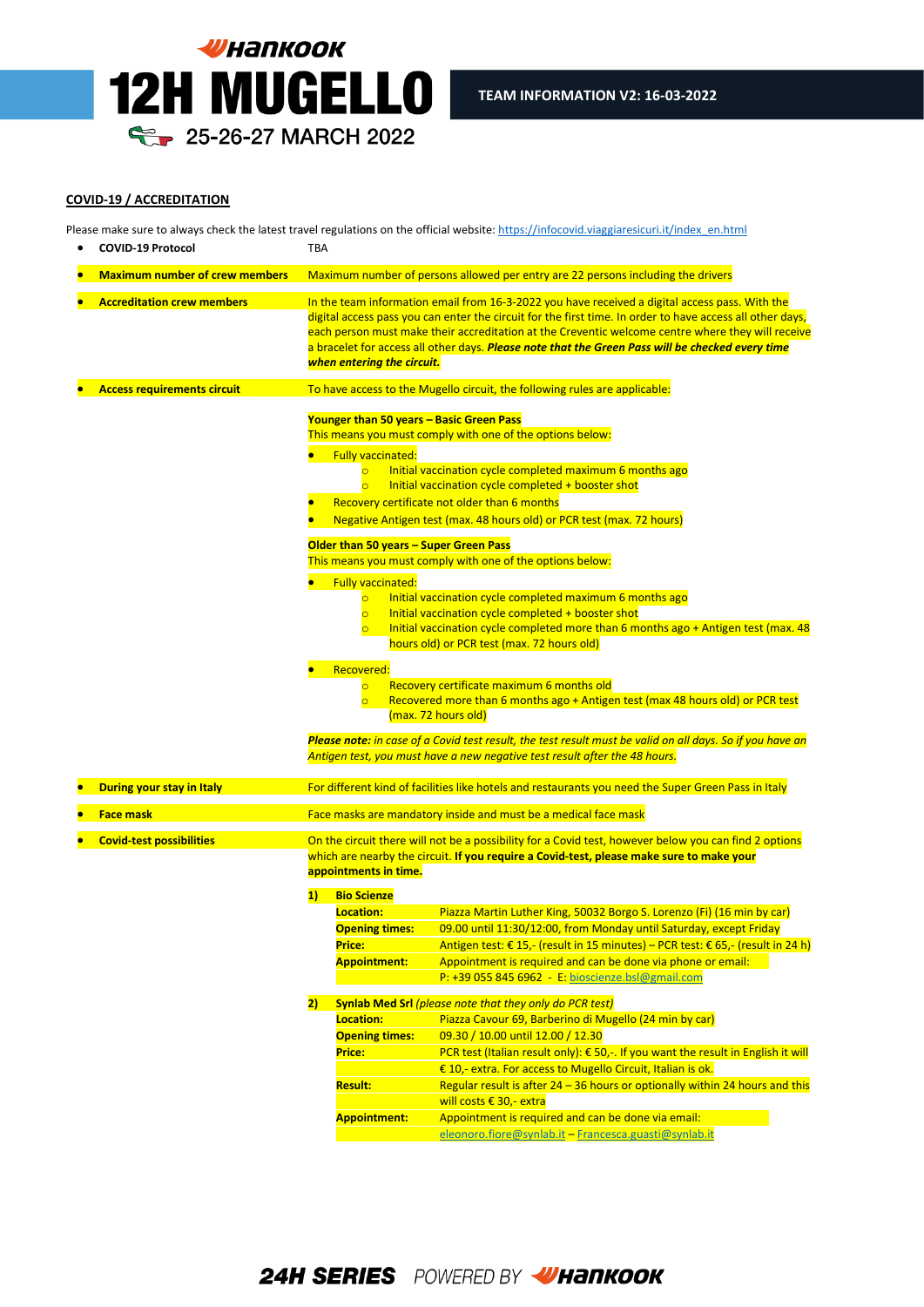

## **WHATSAPP INFORMATION**

| <b>Receive General Information</b>   | To receive general information during the event via WhatsApp, you need to follow the steps below:<br>Add this mobile number to your contact list: +31 623 542 542 (Peter Freij)<br>Send the name and mobile phone number of the persons which want to receive messages to<br>freij@creventic.com |
|--------------------------------------|--------------------------------------------------------------------------------------------------------------------------------------------------------------------------------------------------------------------------------------------------------------------------------------------------|
| <b>Race Director WhatsApp number</b> | For questions to the Race Direction you can pass by or send them a WhatsApp: +31 687 589 883                                                                                                                                                                                                     |
| <b>Secretary WhatsApp number</b>     | For any questions regarding documents or reports as well announcing a driver-ID issue you can<br>contact the Secretary via WhatsApp: +31 684 963 891                                                                                                                                             |

l

# **SCRUTINEERING & TECHNICAL INFORMATION**

|           | <b>AIM Datalogger</b>           | For classes GT3, GT4, 992, 991 and TCR, please make sure you have to correct AIM datalogger (Evo5<br>or Evo4). Click here for the Datalogger order form                                                                                                                                      |
|-----------|---------------------------------|----------------------------------------------------------------------------------------------------------------------------------------------------------------------------------------------------------------------------------------------------------------------------------------------|
| $\bullet$ | <b>BOP Class 991 &amp; 992</b>  | Applicable for 991 and 992 class: the BOP difference to balance the PRO & AM teams will be done<br>by fuel flow. The fuel flow of PRO teams will be automatically adjusted by the fuel pump. The PRO-<br>BOP will be 80%. Please note that the BOP in the official BOP-Publication is valid. |
|           | Exhaust GT3 & Porsche 991 & 992 | The following technical regulations are in force with immediate application (see Series Bulletin 01<br>for detailed regulations):<br><b>Class GT3</b> – Katalysator and silencer are mandatory<br>Class 991 & 992 - Exhaust with silencer mandatory                                          |
|           | Window net compulsory           | From Dubai onwards a window net is compulsory. The arm restraint is no longer allowed.                                                                                                                                                                                                       |
|           | <b>Checklist Scrutineering</b>  | www.24hseries.com/gfx/General Downloads/season                                                                                                                                                                                                                                               |
|           |                                 | information/Checklist for Teams BEFORE coming to scrutineering version 03-03-2022.pdf                                                                                                                                                                                                        |
|           | Scrutineering time slot per car | TBA                                                                                                                                                                                                                                                                                          |

# **HELMET, FHR-SYSTEM & CLOTHING REQUIREMENTS**

The Helmet, FHR-System & Clothing requirements for 24H SERIES 2022 **[can be found here.](https://www.24hseries.com/gfx/General%20Downloads/2022%20Regulations/Helmet_and_Hans_AND_Clothing_check_SERIES_2022_version_20-10-2021.pdf)**  If you are running a car in the GT3 class, please pay extra attention to the FIA Regulations below:

| $\bullet$ | GT3 Only: Helmet FIA Standard    | Drivers with a GT3 car must have a helmet with FIA standard 8860-2018 or 8860-2018-ABP.<br>Please note that other Helmet FIA Standards are NOT accepted for GT3 drivers.                   |
|-----------|----------------------------------|--------------------------------------------------------------------------------------------------------------------------------------------------------------------------------------------|
| $\bullet$ | <b>GT3 only: Driver Clothing</b> | For all GT3 drivers clothing: the new FIA 8856-2018 standard is mandatory per 1.1.2022 (FIA<br>Technical list no 74). Clothing with standard 8856-2000 is no longer valid after 31.12.2021 |

# **PIT BOX & PADDOCK INFORMATION**

| <b>Pit box &amp; Paddock allocation</b> | <b>TBA</b>                                                                                                                                                                                                                                                                                                                              |
|-----------------------------------------|-----------------------------------------------------------------------------------------------------------------------------------------------------------------------------------------------------------------------------------------------------------------------------------------------------------------------------------------|
| Access to pit box                       | On the following days/times, teams will have access to the pit box and paddock:<br>Tuesday 22 March<br>$18:00 - 21:00$ (Track Day Teams only)<br>Wednesday 23 March 17:00 - 20:00 (Regular access)                                                                                                                                      |
|                                         | Pit box keys can be collected at the helmet at the main entrance. Deposit: € 100,-                                                                                                                                                                                                                                                      |
| Pit box preference                      | If you have a preference for your pit box (sharing with another team or an exclusive box), please let<br>us know latest 11 <sup>th</sup> of March. We will do our best to meet your preferences. The standard pit box<br>for all teams is 2-shared. Pit box measurements: 12 x 6 meter<br>Exclusive pit box is subject to availability. |
| Hospitality / trucks                    | If you bring a hospitality or more than 1 truck, please make sure to send Creventic the<br>measurements and information Latest 4 March 2022.                                                                                                                                                                                            |
| <b>Trucks before the event</b>          | Trucks which arrive before the access times can park on the Casanova Savelli parking area (from the<br>main gate, on the right side up the hill)                                                                                                                                                                                        |
| <b>Trucks after the event</b>           | After the event, trucks can be parked at the Casanova Savelli parking area or the P in front of the<br>medical. Please note that the latest exit time is Monday 28 March by 09.00                                                                                                                                                       |

# 24H SERIES POWERED BY WHANKOOK